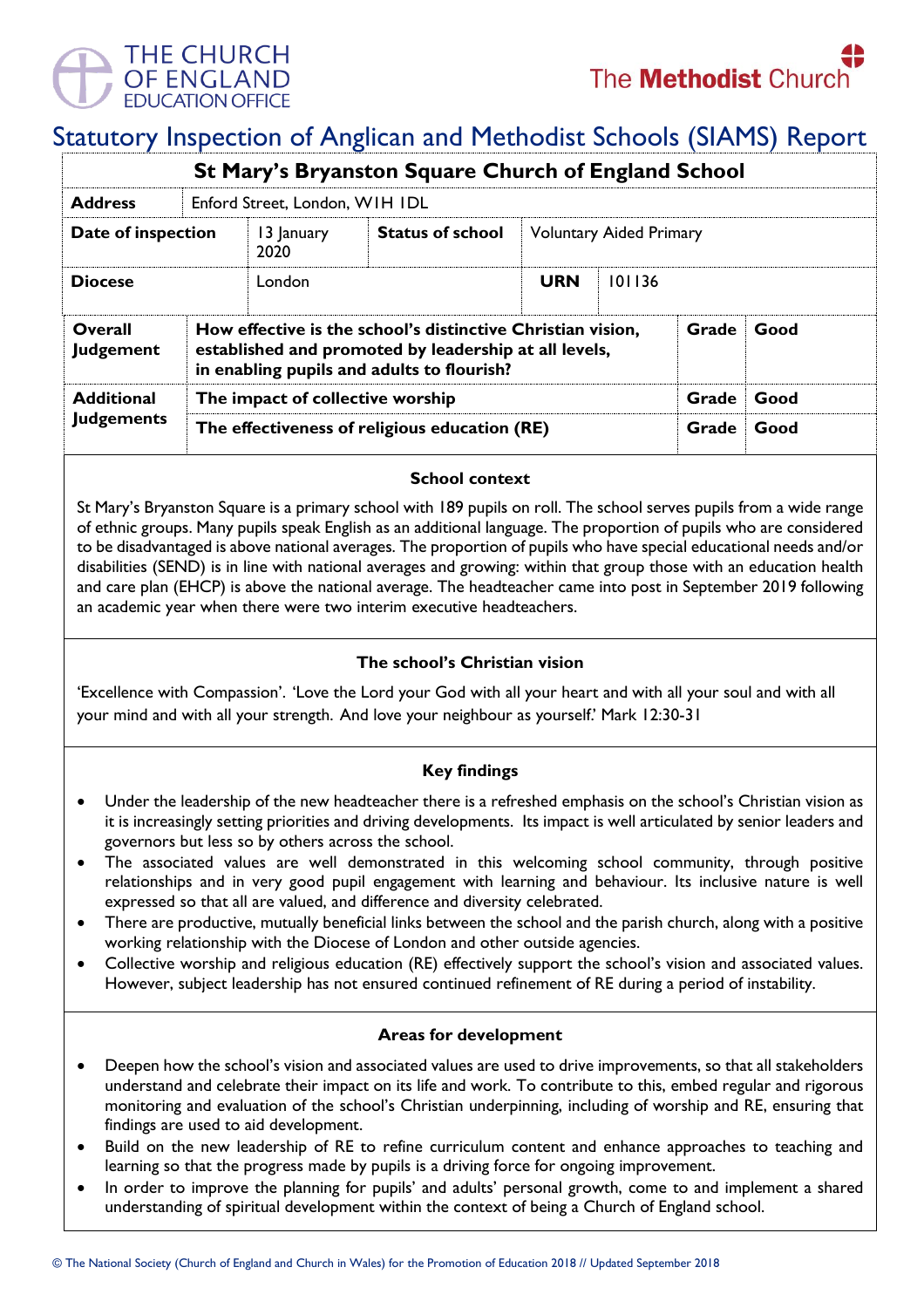#### **How effective is the school's distinctive Christian vision, established and promoted by leadership at all levels, in enabling pupils and adults to flourish? Inspection findings**

Since the previous denominational inspection, there has been some instability including having two interim executive headteachers during the previous academic year and other staffing changes. The current substantive headteacher, has been in post since September 2019. He is confidently drawing on the school's vision and associated values to prioritise improvements as a church school serving its community. In this, he is ably supported by governors and his interim deputy. Self-evaluation is accurate with clear and focused steps in place for ongoing development. However, other staff and pupils can relate the values to the school's daily life but do not consistently link this with the school's vision.

Loving God and loving your neighbour is the vision, summarised as 'Excellence with Compassion' and expressed through six associated values. Each is well linked with a Bible passage or verse. Whilst this is clearly articulated by senior leaders and governors, the biblical underpinning of the vision and associated values is less well expressed by others. However, the values are well lived out and contribute positively to pupils' very good behaviour in classrooms and around the site. The health and wellbeing of pupils and staff is taken seriously leading to the school being a happy, caring and supportive place, despite the uncertainties caused by the recent instability. Pastoral support for pupils, including the most vulnerable and those who have SEND or an EHCP, is compassionate and helpful. Relationships are strong. Pupils are well engaged with their learning because of a renewed emphasis on ensuring consistency in expectations and approaches to teaching and learning and to behaviour. This is beginning to increase the progress pupils make, from their various starting points. In turn it is reflected in the academic standards reached which are broadly in line with national averages and in Key Stage 1 above national averages.

The curriculum is broad and balanced and complemented through a range of extra-curricular opportunities, including a Christian club led by staff from the parish church. In delivering the curriculum a renewed emphasis on an aspirational and inclusive view of education, focused on excellence with compassion, is central to ongoing developments. Displays for learning and celebrating pupils' attainment and achievement enhance the learning environment.

Opportunities for spiritual development are provided. Teachers asking questions to prompt pupils' reflection on issues of religious, moral and social concern and prayer spaces are provided through church links. However, there is no consistent appreciation of what is meant by spiritual development or how to facilitate it. Therefore, there are some missed opportunities. Pupils demonstrate respect for others, 'because it's one of our values and helps us be kind, like Jesus said'. The promotion of the Department for Education's (DFE's) British Values is well linked to the school's vision and associated values. This, along with the school's link with a school in Uganda reflect how difference and diversity are celebrated. The school effectively promotes respectful and loving relationships. Charitable giving shows love for God and for neighbours and is, 'a way of showing others love'. Through such, and through leadership opportunities within the school, pupils are developing their awareness of making a difference for the good.

Staff are suitably supported for working in this church school. Their professional development is given an appropriate priority. Links with the diocese enhance this support, including advice from diocesan staff being incorporated into development planning. Appropriate note has been taken of developments in Church of England education, including using the document, Valuing All God's Children, and relating it to planning for implementing the DFE's new Sex and Relationships Education policy from September 2020. The school draws well on other outside agencies such as those providing help for pupils who have SEND or an EHCP. Mutually supportive relationships with the parish church enriches school life. The curate is a governor and along with the community pastor and youth leader is a regular and welcomed visitor, including to lead worship. Film nights for pupils with social time for parents held at the church are well attended as are key Christian festivals such as at Christmas.

The importance of the daily worship programme is well recognised by leaders, other staff, pupils and parents. The significance of belief in God and caring for each other are central aspects of the programme. Biblical teaching is well applied which leads to a good appreciation of beliefs such as love and forgiveness and how these related to life in school and beyond. Pupils have a suitable understanding of the importance of festivals such as Christmas and Easter for Christians. Aspiration runs through the worship programme, reflecting the focus on excellence with compassion well. The programme is inclusive of the whole community. This means that pupils and adults from